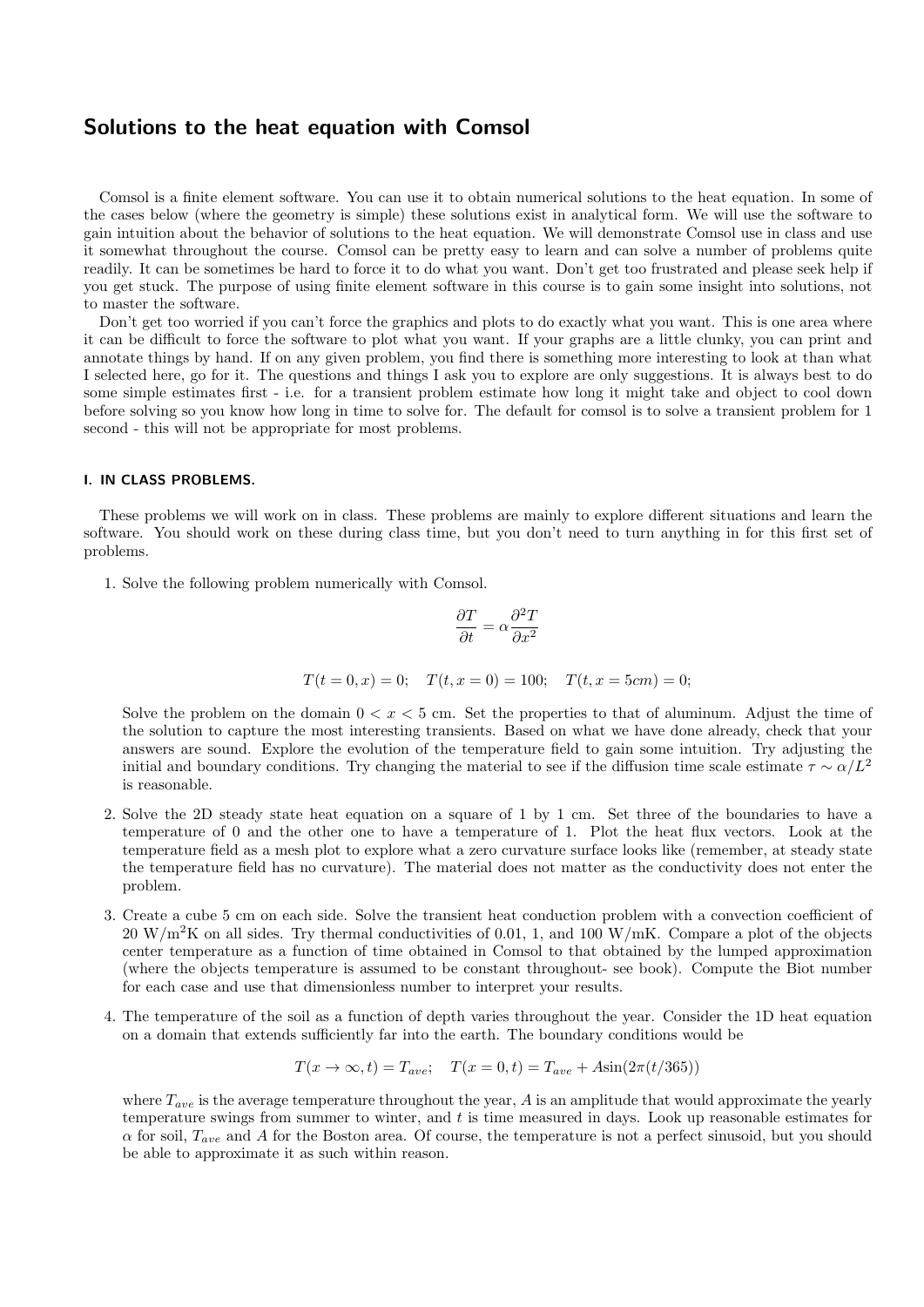Solve the problem in Comsol. Pay attention to the units since you need to solve for 1 year. Make the domain sufficiently large such that the solution could be considered the same as you would have on an infinite domain. Plot the temperature as a function of time at various instances in time. How far down in the earth do you need to go for the temperature to be approximately constant? How does the actual result compare to an estimation based only on an argument of the units in the problem depth  $\sim \sqrt{t/\alpha}$ .

5. Consider heat conduction in 2D through a composite wall as shown below. Using the resistor circuit analogy, derive an expression for the total thermal resistance of the wall in terms of the geometry (*L* and *H*) and the thermal conductivity of the three materials,  $k_A$ ,  $k_B$ , and  $k_C$ .



In comsol, solve the steady state conduction problem for a set temperature difference on the left and right boundaries. Compute the total heat flow with Comsol and define the overall effective resistance as the ratio of the total temperature difference to the total heat flow. Compare the comsol result to the simple circuit analogy solution. Try the following sets of parameters;

- $L = 5$  cm,  $H = 20$  cm,  $k_A = 100$ ,  $k_B = 10$ , and  $k_c = 1$  W/m K.
- $L = 20$  cm,  $H = 5$  cm,  $k_A = 100$ ,  $k_B = 10$ , and  $k_c = 1$  W/m K.
- $L = 5$  cm,  $H = 20$  cm,  $k_A = 1$ ,  $k_B = 10$ , and  $k_c = 100$  W/m K.

How well does the circuit analogy holds. When is the analogy good and when does it break down?

## **II. COMPARING COMSOL TO DATA**

The following two problems you should do some analysis and turn something in.

1. Imagine a thin copper bar with thickness *b*, width *w*, length *L*, and thermal conductivity *k*. One end is attached to a wall at a temperature of  $T_{hot}$ . The bar is exposed to air with a temperature  $T_{\infty}$  and and a convection coefficient, *h*. We will assume, for now, that we are in a regime that  $b \ll w$  and  $b \ll L$ . Since the bar is thin and made of a good conductor of heat, it is probably a good assumption that the temperature at any axial location is constant across the bar's cross section. The temperature, however, must change quite significantly as a function of axial distance along the bar away from the wall.

Consider the steady state temperature distribution as a function of distance, *x*. In the text, I derive an equation to describe the temperature as a function of *x* for a cylindrical rod. Modify the derivation to show that for the rectangular cross section you obtain a similar equation,

$$
\frac{d^2T}{dx^2} = \frac{hP}{kA}(T - T_{\infty}),
$$

where *P* is the perimeter around the cross sectional area *A*. In this case  $P = 2b + 2w$  and  $A = bw$ .

To make the equation dimensionless, you have two choices. One (which we will follow) is that you can scale *x* by the length of the rod. This would result in a single dimensionless parameter in the equation and the domain for the equation would extend from  $0 < x < 1$ . The equation is

$$
\frac{d^2\Theta}{dx^2} = m^2\Theta.
$$

where  $m^2 = hPL^2/kA$  is a system parameter. To solve the equation we require boundary conditions. At the hot end, we assume the temperature is known. At the far end, (in the text) we assume that convection is active